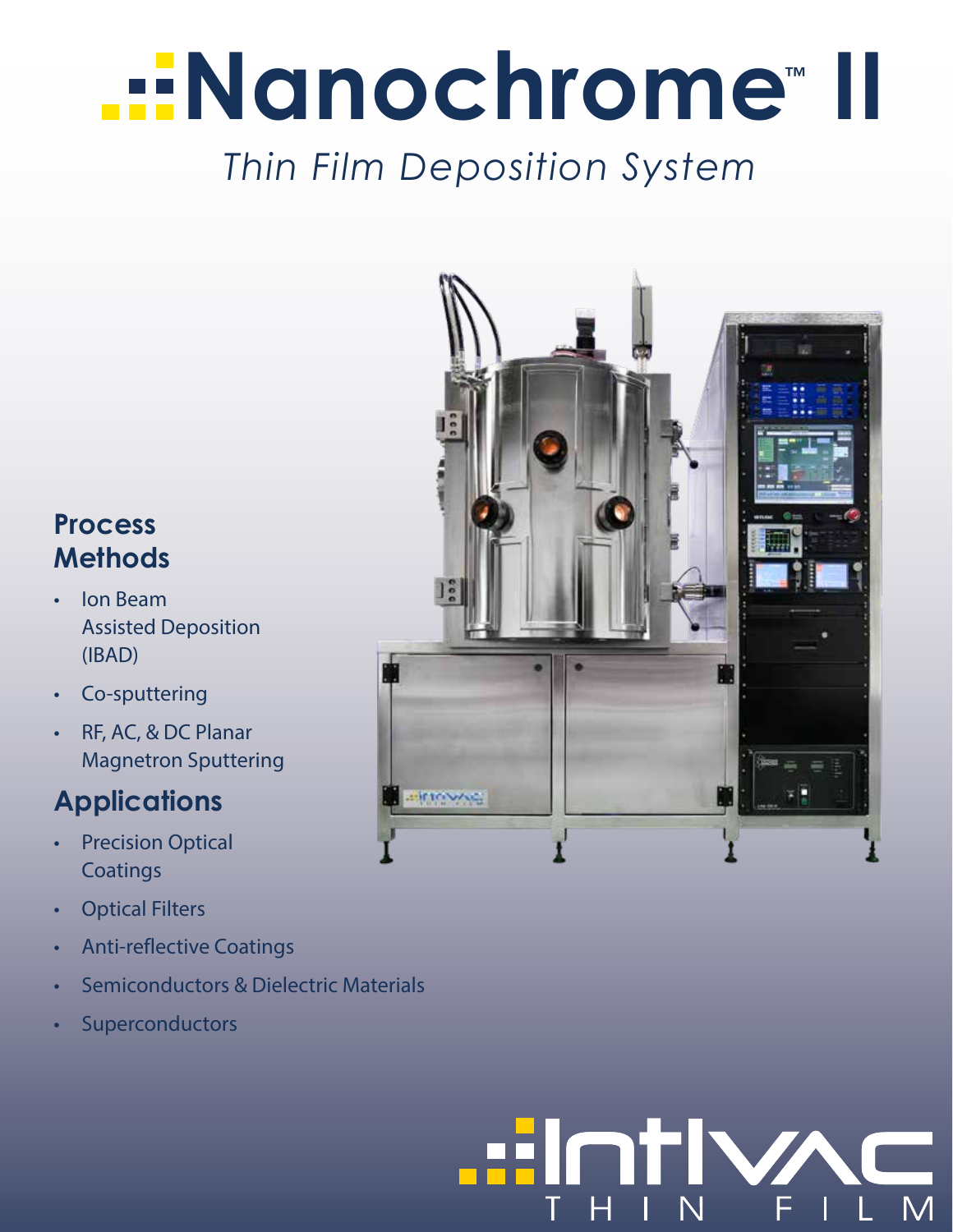# **NANOCHROME™ II**

### **NANOCHROME II**

INTLVAC THIN FILM's Nanochrome™ II system is an ideal platform for Physical Vapor Deposition. A variety of configurations are possible, all tailored to your specific needs. With its small footprint, low cost, and ease of operation, the Nanochrome™ II (NCII) system is an ideal choice for your thin film coating needs.

Graphic display by LabVIEW shows the system status at every step of your process whether you are standing in front of the system or at your desk.

Electron beam, Thermal Evaporation, Magnetron Sputter deposition can be easily configured into the NCII .

#### **CHAMBER DESIGN**

The Nanochrome™ II is built around a vertical "clam shell" design that gives you easy access to all parts

of the chamber. Water cooling/heating traces speed pump down

times. A periscope assembly permits full viewing of your PVD sources while

operating.The chamber has several optical paths to allow viewing of thin films as they grow to enable real-time measurement and control of your optical coatings.



### **MULTIPLE PROCESS OPTIONS**

#### Hard Coatings

Electron Beam Evaporation for metals or dielectrics with ion assist, magnetron sputtering of metals, or reactive sputtering by pulsed RF, DC or AC, with ion assist easily configured into the system. INTLVAC THIN FILM's Nanochrome™ II utilizes the latest in Ion Beam technology with next generation gridless Kaufman & Robinson Ion Sources.

#### Soft Coatings

Careful attention to temperature control allows the most delicate thin films to be deposited automatically Indium, Tin, Cryolite and Zinc Sulfide are only a few of the materials that benefit from a cold wall, high vacuum environment.

## www.intlvacthinfilm.ca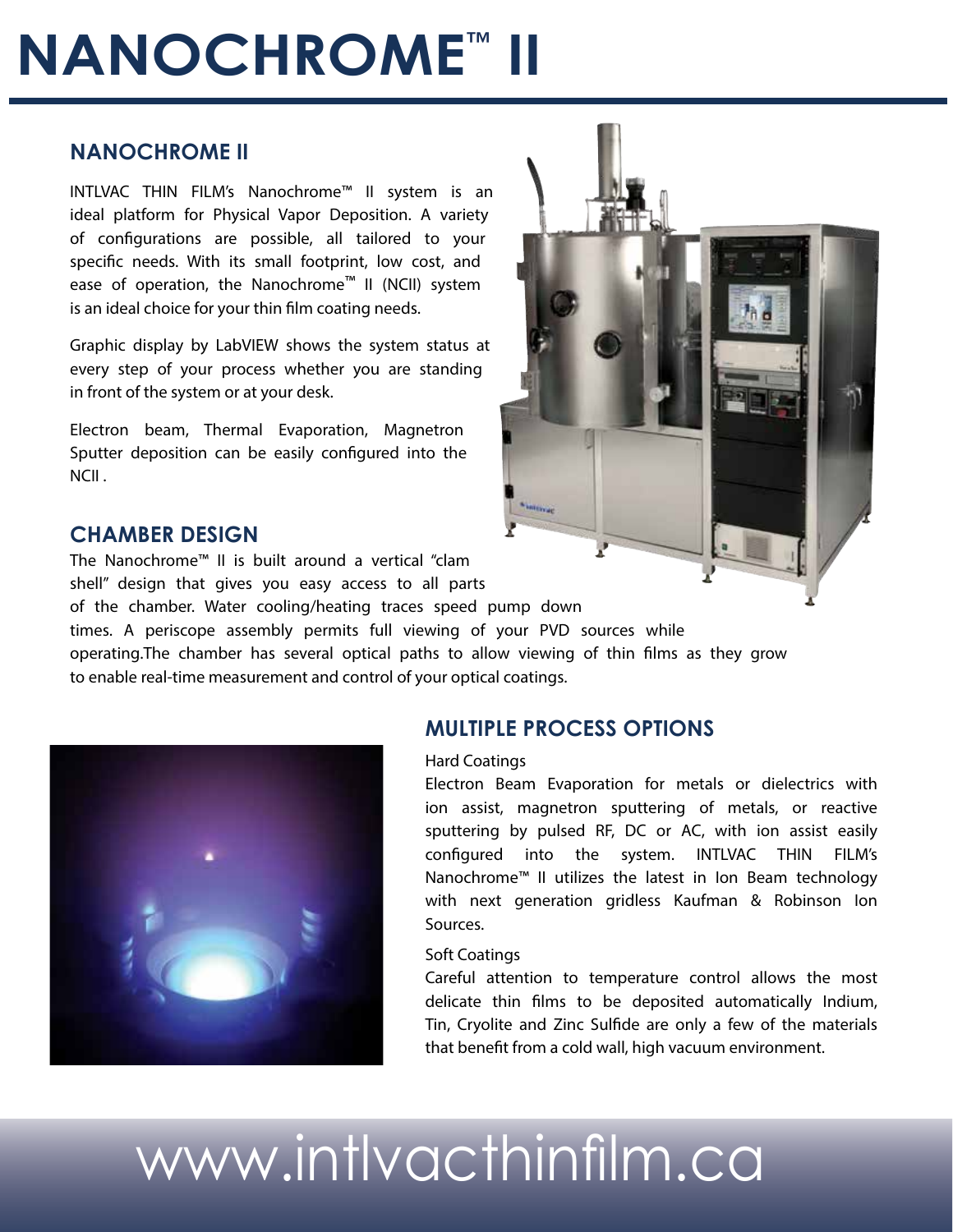### *Thin Film Deposition*

### **FIXTURING**

Your system can be designed for a number of different substrate holders such as: flat plate planetary, rotating hub, flip fixture planetary, or planetary dome. Substrate revolution and planetary rotation ensures uniform coatings. Inside the Nanochrome™ II, you'll find quartz halogen lamp heaters, quartz crystal sensors, thermocouples and fully automated shutters for total process control.

### **HIGH VACUUM CAPABILITIES**

Our systems easily achieve ultimate pressures of  $5 \times 10^{-1}$ 8 Torr without heating, careful attention to details such as low surface area construction, electropolish, and



elimination of trapped volumes ensure fast pump down times. INTLVAC THIN FILM's high vacuum pumping standard is with all dry pumps.

### **SPECIAL OPTIONS**

#### Low Temperature Operation

The latent heat of fusion can be a limiting factor in depositing many thin films. Cooling options can allow you to increase deposition rates. Use INTLVAC THIN FILM's family of Ion Beam substrate stages to directly cool your substrates while depositing films on them. Single or double axis planetary motion, with cooling fluid circulating directly under the substrates is available.

High Temperature Options

IR back side heating element, quartz lamp arrays, and oxygen resistant heating elements may be selected to achieve temperatures as high as 800°C.

Ion Sources for Precleaning, Assist & Reactive Operation

High beam currents and low energy are ideal for film densification or cleaning or assist over large areas.

Completely filament-less, the new generation of sources we offer are ideal for your coating needs. End Hall gridless sources with up to 10 amps of ion current at energies below 300eV, to gridded, RF sources with up to 1 amp and ion energies selectable from 100 to 1000eV are available.



# www.intlvacthinfilm.ca